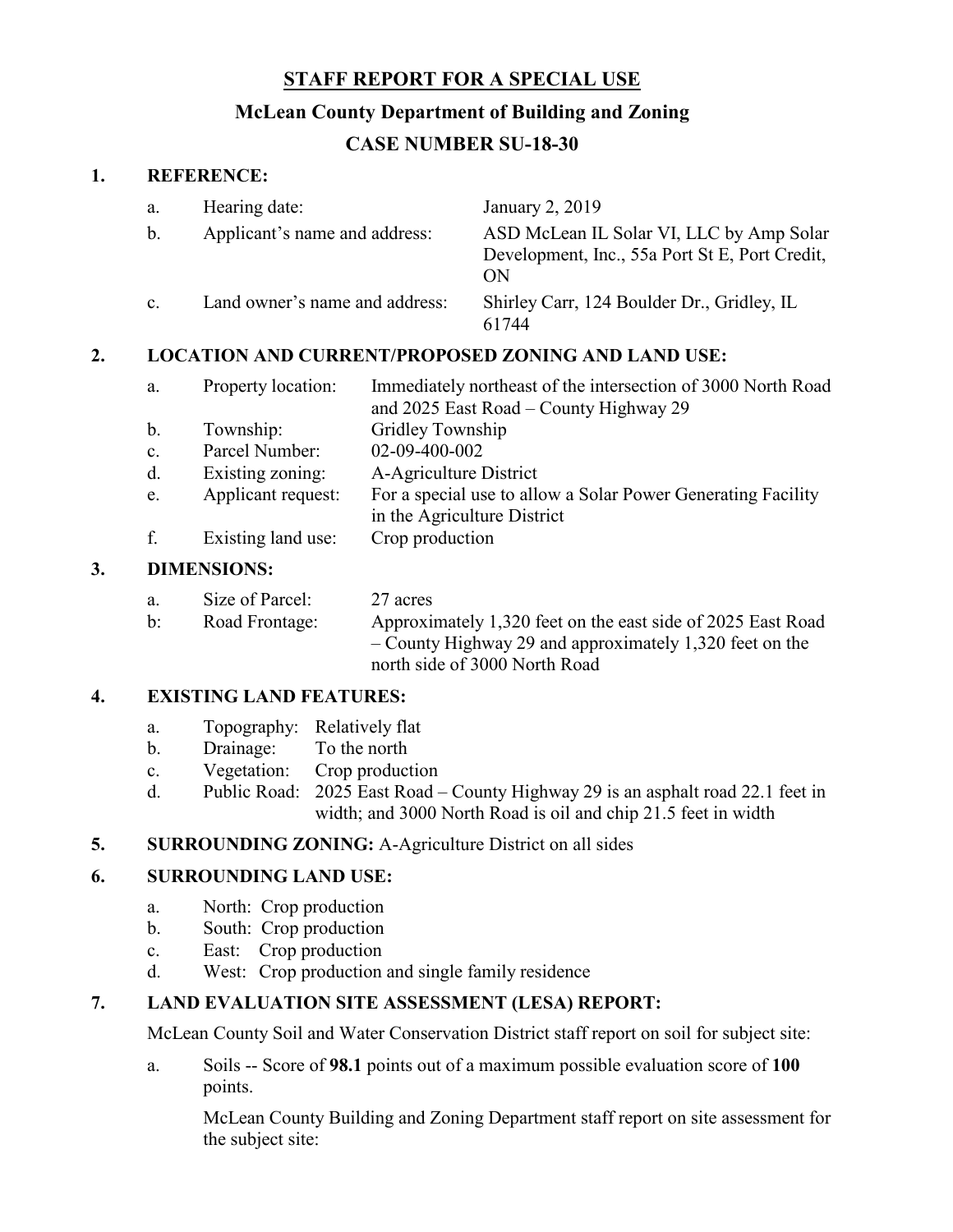- b. Site Assessment -- Score of **168** points out of a maximum possible evaluation score of **200** points.
- c. Total LESA review score is **266.1 points** out of a maximum of **300** points.

### **EVALUATION RESULT:**

The LESA Report indicates that a total score of **230 points and above** means that the property is of **very high** value for agricultural land protection.

- **8. STAFF ANALYSIS:** The analysis of the seven standards listed in Article VIII Section 350-56 of the McLean County Code (Standards for Special Use Permits) as they apply to this zoning request is as follows:
	- **1. The proposed special use will not be detrimental to or endanger the health, safety, morals, comfort, or welfare of the public**. This standard is met. The applicant proposes to establish two co-located 2-megawatt solar power generating facilities on this property, which will meet all of the County setback requirements and use standards for a solar power generating facility.

The application indicates that this facility will contain rows of Photovoltaic (PV) cell panels mounted on posts set in the ground. These rows of panels are referred to as "solar arrays". Amp Solar Development will mount the solar arrays on a tracking system, which allows them to follow the sun throughout the day. The solar arrays will be designed with an anti-reflective coating. The applicant indicates the solar arrays will be a maximum 15 feet in height.

The applicant submitted an EcoCAT communication from the Illinois Department of Natural Resources which indicates that there is no record of State-listed threatened or endangered species, Illinois Natural Area Inventory sites, dedicated Illinois Nature Preserves or registered Land and Water Reserves in the vicinity of the project location, and that the consultation is terminated.

A decommissioning plan that includes an Agricultural Impact Mitigation Agreement with the Illinois Department of Agriculture and financial assurance acceptable to the County need to be provided.

The application indicates that they will provide a contact person to be kept on file with the Department of Building and Zoning for issues/complaints upon completion of the facility.

The application indicates that a one-mile search from the site was conducted using the Illinois Historic Preservation Agency Geographic Information System. Two historic sites were found within one mile of the site, both are in the Village of Gridley and more than  $\frac{3}{4}$  of a mile from the subject property.

**2. The proposed special use will not be injurious to the use and enjoyment of other property in the immediate vicinity for purposes already permitted or substantially diminish property values in the immediate area.** This standard is met. A single-family residence located across the road to the west of the proposed solar farm will not likely be negatively impacted. The electrical transformers for the facility, the part of the facility that creates a humming noise, will be located approximately 1,100 feet from the residence and would not likely heard by the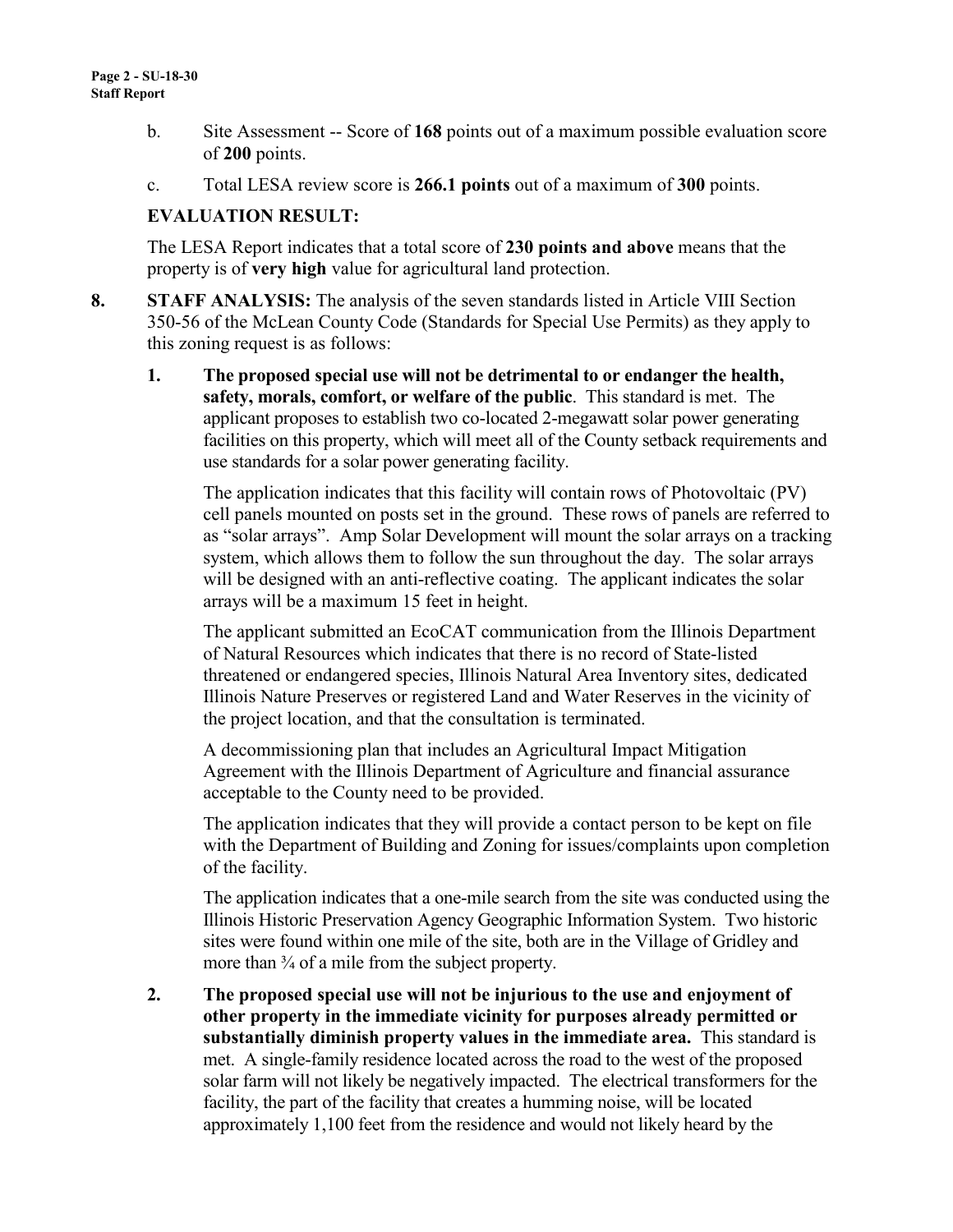residents. Nearby property in residential use will continue to be desirable for such use, and nearby land in crop production will continue to be desirable for such use. Ground cover that includes native species, encourages pollination, recommended by the McLean County Soil and Water Conservation District, will need to be installed.

- **3. The proposed special use will not impede the orderly development of the surrounding property for uses permitted in the district.** This standard is met. Nearby property in residential use will continue to be desirable for such use, and nearby land in crop production will continue to be desirable for such use.
- **4. Adequate utilities, access roads, drainage and/or other necessary facilities have been or will be provided.** This standard is met. The property has approximately 1,320 feet of frontage on the east side of 2025 East Road – County Highway 29 and approximately 1,320 feet on the north side of 3000 North Road. The Gridley Township Fire Protection District will provide fire protection for the subject property. Pre-development drainage patterns will be retained as much as possible. The applicant will provide certified plans for storm water detention/retention before a permit is issued for the proposed solar power generating facility. The applicant will need to have all field tile damaged in the construction process repaired by a competent contractor, with experience in such repair, during the life of the solar farm. The applicant has obtained a signoff from the County Health Department.
- **5. Adequate measures have been or will be taken to provide ingress and egress so designed as to minimize traffic congestion in the public streets.** This standard is met. It appears that safe site distance can be provided at the proposed entrance to 2025 East Road - County Highway 29. The applicant has been in communication with the County Engineer and will need to obtain an entrance permit from him before a construction permit will be issued for the proposed solar farm.
- **6. The establishment, maintenance and operation of the special use will be in conformance with the intent of the district in which the special use is proposed to be located.** This standard is met. The preamble states "Provide for the location and govern the establishment and operation of land uses which are compatible with agriculture and are such a nature that their location away from residential, commercial and industrial areas is most desirable".
- **7. The proposed special use, in all other respects, conforms to the applicable regulations of the Agriculture District.** This standard is met. According to the Zoning Ordinance, "The Land Evaluation and Site Assessment (LESA) System has been designed to provide a rational process for assisting local officials in making farmland conversion decisions through the local zoning process." Although this property has a high LESA score, the applicant indicates that a landscape plan will include a non-invasive ground cover that is suitable for the local environment, supportive of pollinators, and will reduce the dependence of mowing and spraying for weeds/invasive species. After the subject property is returned to its original condition, as required by the Zoning Ordinance, the land can be returned to crop production. It was reported that up to 35% of corn grown in McLean County was used to make ethanol. Harvesting the sun to produce electricity in the Agriculture District with solar farms is similar, and another way to produce significant value from farmland in addition to producing corn and soybean crops.